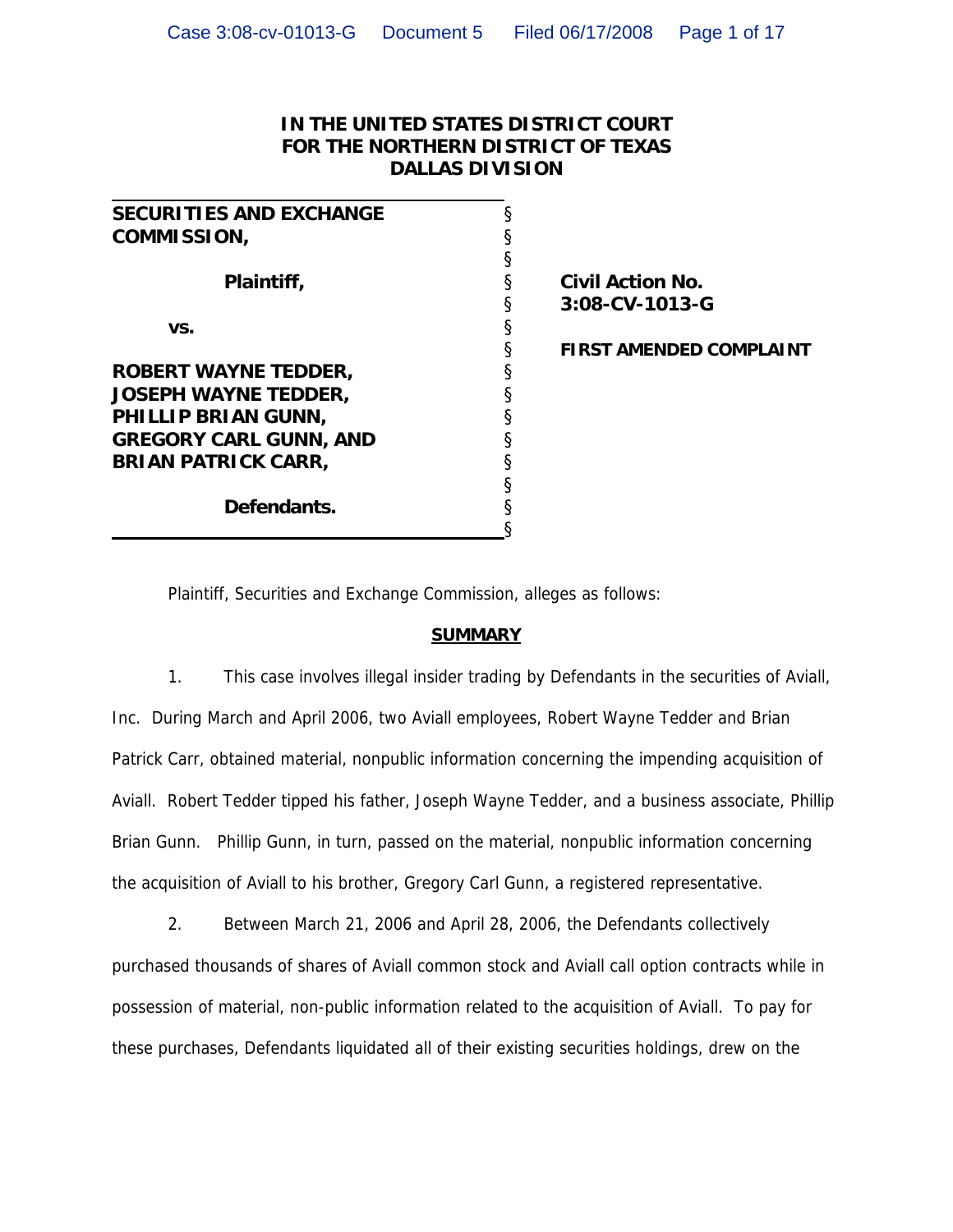equity in their homes, and/or borrowed money from relatives, including a retired father and young dependant children.

3. On May 1, 2006, Aviall publicly announced that it would be acquired by The Boeing Company for \$48.00 per share of common stock. As a result of the announcement, Aviall's share price increased \$9.26, or nearly 25%, from its \$37.70 closing price on Friday, April 28, 2006, to \$46.96 at the close of trading on Monday, May 1, 2006.

4. Immediately following the public announcement and resulting increase in the price of Aviall shares, each of the Defendants liquidated his entire position in Aviall common stock and call options. As a result of their trading in Aviall securities, the Defendants amassed profits totaling \$792,413.10.

5. By reason of these activities, Defendants violated Section 10(b) of the Securities Exchange Act of 1934 ("Exchange Act") [15 U.S.C. § 78j(b)] and Rule 10b-5 [17 C.F.R. § 240.10b-5] thereunder. Accordingly, the Commission seeks: (i) entry of permanent injunctions prohibiting Defendants from further violations of Section 10(b) and Rule 10b-5 thereunder; (ii) disgorgement of the profits from their insider trading, plus prejudgment interest; and (iii) the imposition of civil monetary penalties of up to three times the profits from their insider trading.

## **JURISDICTION AND VENUE**

6. The Commission brings this action pursuant to the authority conferred upon it by Section 21(d) of the Exchange Act [15 U.S.C. § 78u(d)].

7. This Court has jurisdiction over this action pursuant to Sections 21(d), 21A and 27 of the Exchange Act [15 U.S.C. §§ 78u(d), 78u-1 and 78aa]. Defendants, directly and indirectly, made use of the mails and of the means and instrumentalities of interstate commerce in connection with the acts, practices and courses of business described in this *Complaint*.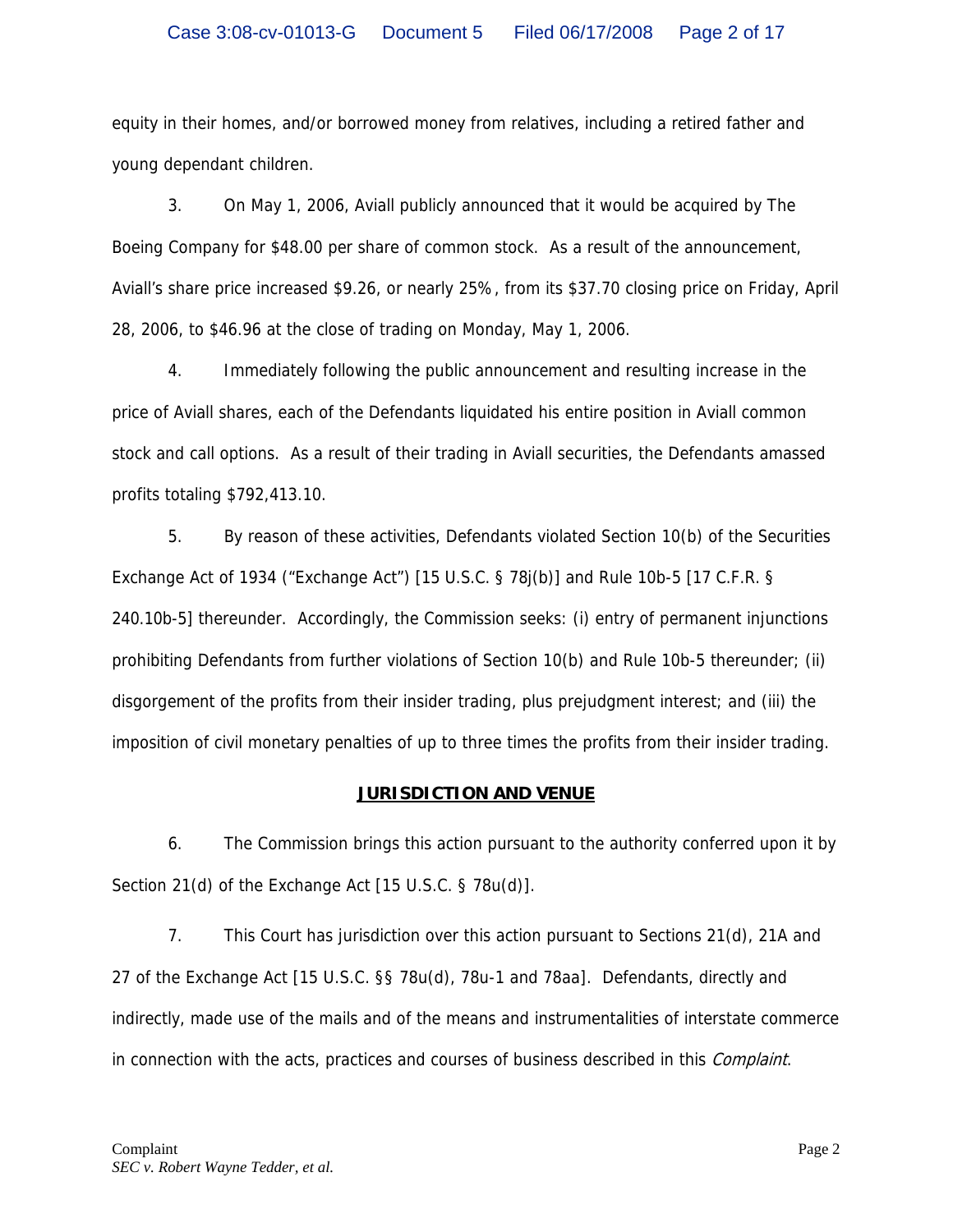8. Venue is proper because transactions, acts, practices and courses of business described below occurred within the jurisdiction of the Northern District of Texas.

#### **DEFENDANTS**

9. **Robert Tedder**, age 53, is a resident of Flower Mound, Texas. During the relevant period, he was a warehouse operations analyst at Aviall's Dallas headquarters. As a consequence of his illicit trades, Aviall terminated Robert Tedder's employment in May 2006 for violating the company's Code of Business Conduct and Ethics ("Code of Conduct").

10. **Joseph Tedder**, age 77, is a resident of St. Louis, Missouri, and is Robert Tedder's father. During the relevant period, he was retired and did not work.

11. **Phillip Gunn**, age 45, is a resident of Arlington, Texas. During the relevant period, he was a real estate broker who worked closely with Robert Tedder to lease warehouse space for Aviall.

12. **Gregory Gunn**, age 47, is a resident of Oklahoma City, Oklahoma, and is Phillip Gunn's brother. Gregory Gunn is a registered representative with Primerica Financial Services Investments, a division of CitiGroup ("PFSI"), and holds the following securities industry licenses: Series 6, 26, and 63. Gregory Gunn currently is the branch manager of the Oklahoma City office of PFSI and has been associated with PFSI and its predecessor firms since 1980.

13. **Brian Carr**, age 47, is a resident of Argyle, Texas. During the relevant period, he was a warehouse supervisor at the Aviall's Dallas headquarters. As a consequence of his illicit trades, Aviall terminated Carr's employment in May 2006 for violating the Code of Conduct.

## **RELATED ENTITIES**

14. **Avial**l**, Inc.**, a Delaware corporation headquartered in Dallas, Texas, produces and provides aviation parts and services. Before its acquisition by Boeing, Aviall's common stock was registered with the Commission under Section 12(b) of the Exchange Act and traded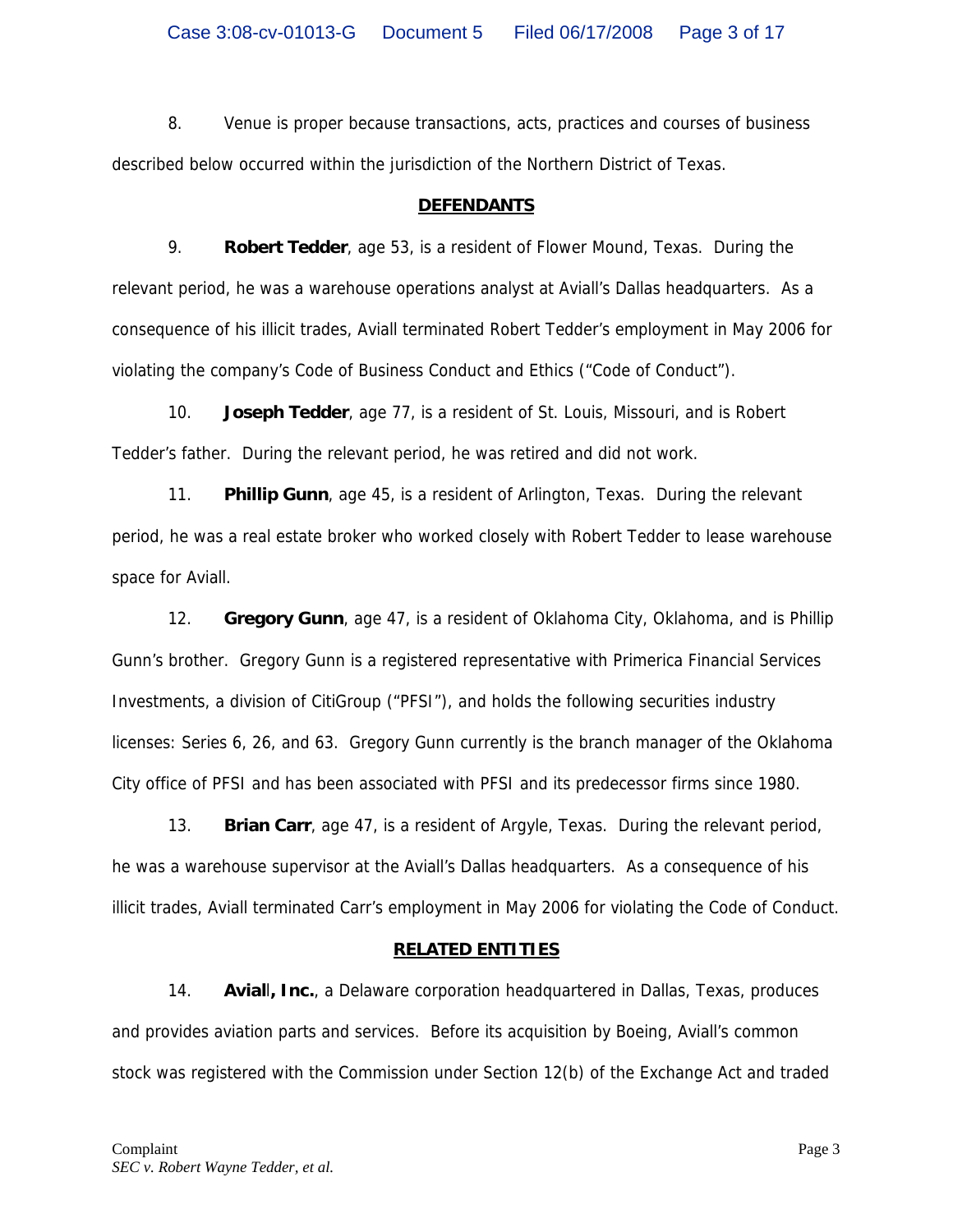on the NYSE under the ticker symbol "AVL." In addition, Aviall's options were traded on the Philadelphia Stock Exchange. In September 2006, Boeing completed its acquisition of Aviall, which is now a wholly-owned subsidiary of Boeing.

15. **The Boeing Company**, a Delaware corporation headquartered in Chicago, Illinois, is the world's largest manufacturer of commercial and military aircraft. Boeing's common stock is listed on the NYSE.

## **THE UNLAWFUL CONDUCT**

## **Background**

16. Between late January and early March 2006, senior executives of Boeing and Aviall discussed a possible merger of the two companies. The due diligence process commenced in mid-March 2006 and continued through April 2006. During the month of April, Boeing and Aviall negotiated the specific terms of the merger agreement. The directors of both companies approved the merger on Sunday, April 30, 2006. On the morning of May 1, before the markets opened, Boeing and Aviall publicly announced that their companies had signed a definitive merger agreement whereby Boeing would acquire Aviall in an all cash merger for \$48 per share.

17. Shortly after the merger announcement, the Philadelphia Stock Exchange alerted Aviall to suspicious trading in Aviall options. In response, the company conducted an internal inquiry in May 2006, which included interviews of Robert Tedder and Carr. At the conclusion of the internal inquiry, the company terminated Robert Tedder and Carr for violating the Code of Conduct.

18. During the several weeks prior to the public announcement of the acquisition, a number of internal events occurred that raised expectations among Aviall employees that a significant event involving the company would occur in the near future. These included: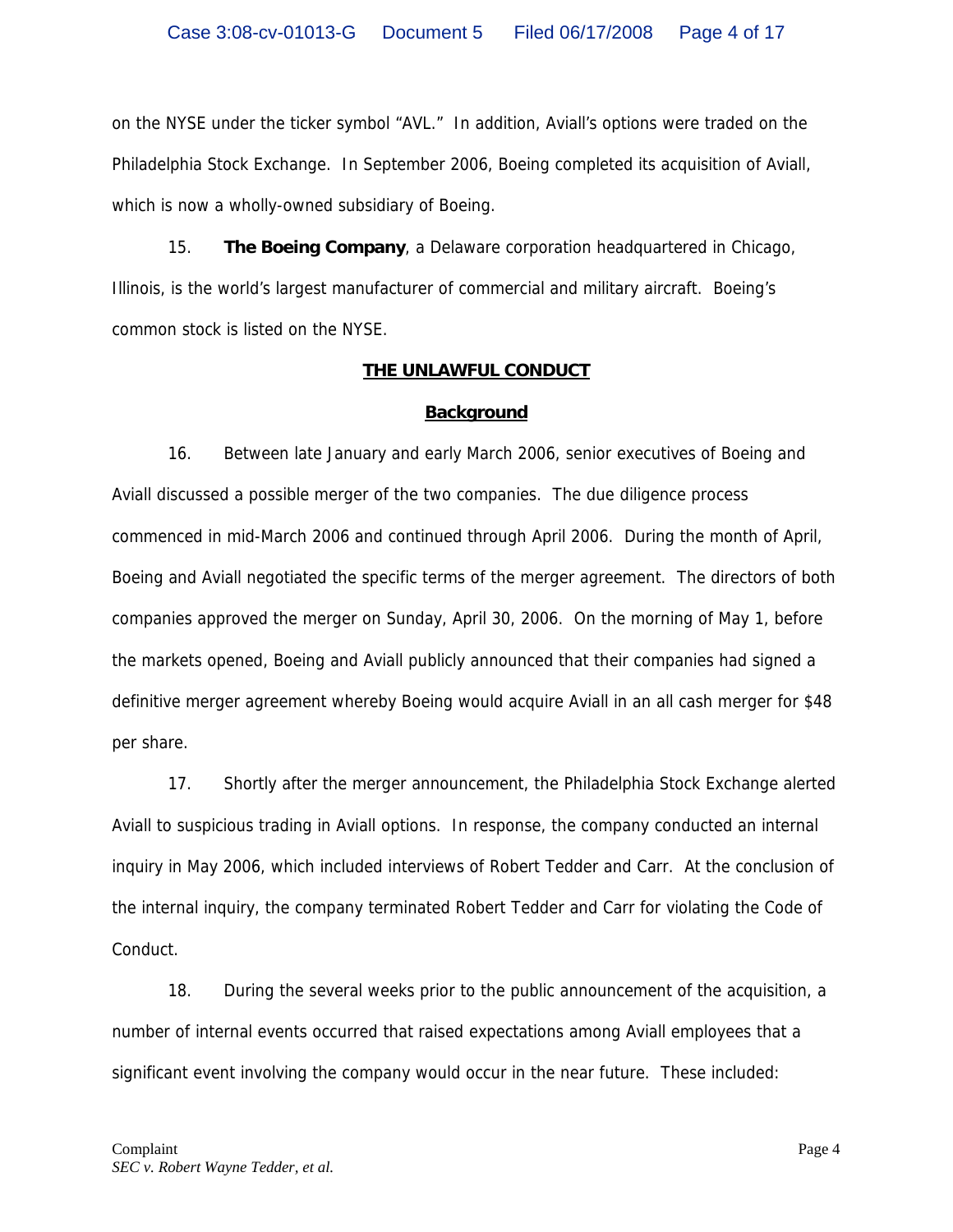- a. a trading blackout for Aviall's upper management, which did not include Robert Tedder or Carr, that remained in place for an extended period from year-end 2005 through May 2006 ("extended trading blackout");
- b. a March 8, 2006 tour by Boeing executives of Aviall's Dallas headquarters, including the corporate offices and adjoining warehouse, led by Aviall's CEO ("Boeing tour");
- c. closed-door meetings in April 2006 involving Aviall's in-house counsel and several Aviall management employees;
- d. unusual requests by upper management for data and documents, often in conjunction with offsite meetings by upper management;
- e. an April 11, 2006 e-mail from Aviall's CEO concerning a conference call among Aviall's board of directors, outside counsel, and the company's financial advisers to discuss the status of the due diligence process and draft merger agreement, with the purchaser referred to only by the code name "Andre," was sent inadvertently to 122 Aviall employees across the country, including Dallas warehouse employees, who should not have received it ("inadvertent e-mail"); and
- f. internal rumors that Boeing would acquire Aviall and that the acquisition was imminent.

Each of the Defendants was aware of one or more of these factors when they purchased Aviall securities.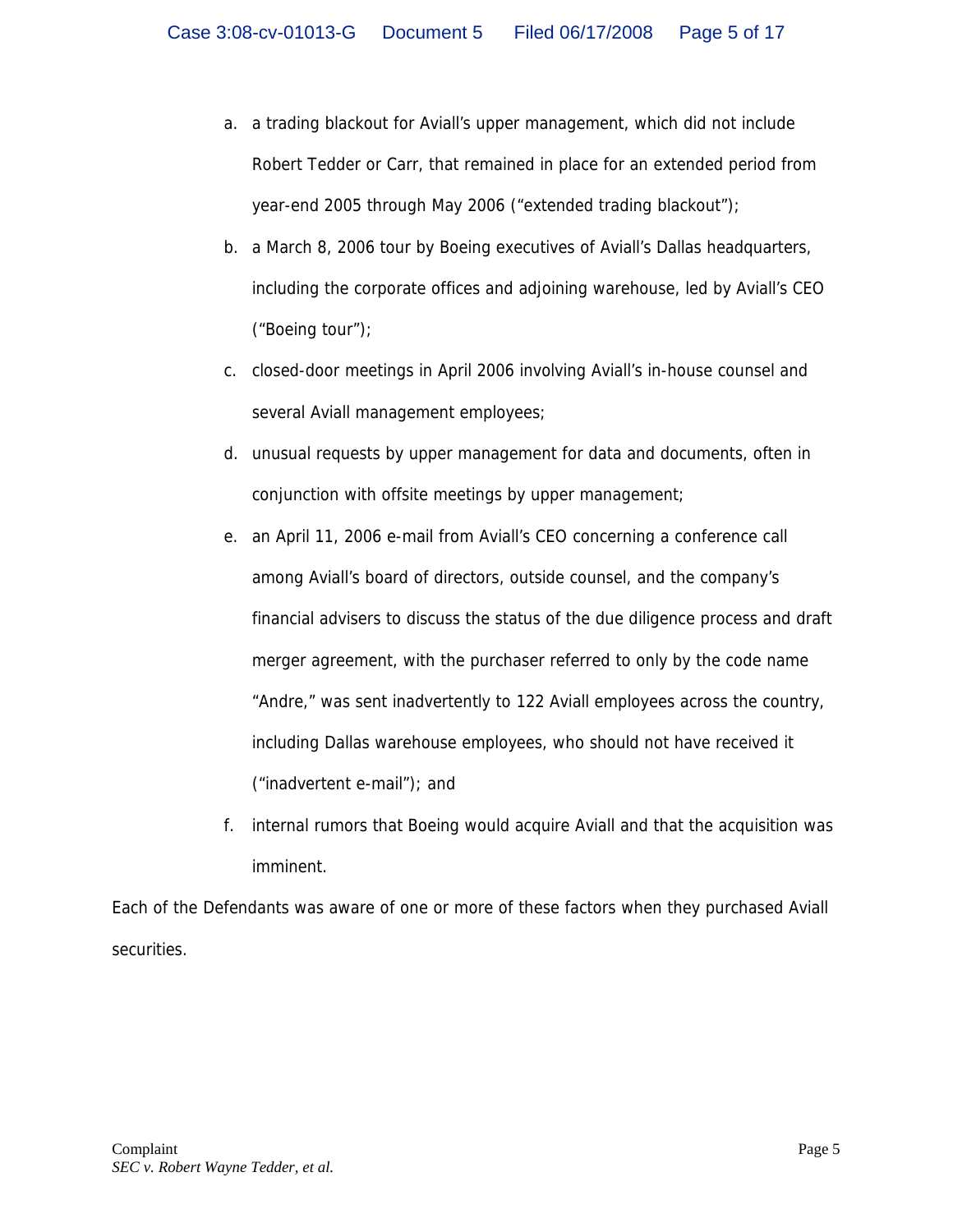## **Robert Tedder**

## **Robert Tedder Acquired Material, Nonpublic Information**

19. During March and April 2006, Robert Tedder acquired in the course of his Aviall employment, material, non-public information concerning the acquisition of Aviall. The information that Robert Tedder obtained was available only to an insider at Aviall and confirmed, for Robert Tedder, that Aviall was engaged in acquisition-related activity.

## **1. Extended Trading Blackout**

20. Robert Tedder became aware of the extended trading blackout through numerous discussions he had with other Aviall insiders, including upper management. Robert Tedder and his supervisor, a member of upper management, had numerous conversations during the relevant period about the extended trading blackout, including a late March 2006 conversation in which Robert Tedder specifically questioned his supervisor about whether he was "still blacked out." Robert Tedder viewed the extended trading blackout as unusual because of its timing and understood that the trading blackout likely meant that there was a "deal on the table" or a possible future announcement.

## **2. Boeing Tour**

21. Robert Tedder was aware of the Boeing tour. He, along with Carr and others in the warehouse, received a series of e-mails from upper management about the Boeing tour before and after it occurred. On March 6, 2006, one of Robert Tedder's supervisors sent an email to Robert Tedder, Carr, and other warehouse employees announcing: "We have some VIP from Boeing Mil[itary] this Wed. [March 8]. Must be neat and clean." On the next day, March 7, Robert Tedder received another e-mail, forwarded by his supervisor, in which Aviall's COO stated: "On Wed. A.M. [March 8] probably early I will conduct a tour for the #2 guy in Boeing Defense (has been here before). . . ." After the Boeing tour, Robert Tedder received a March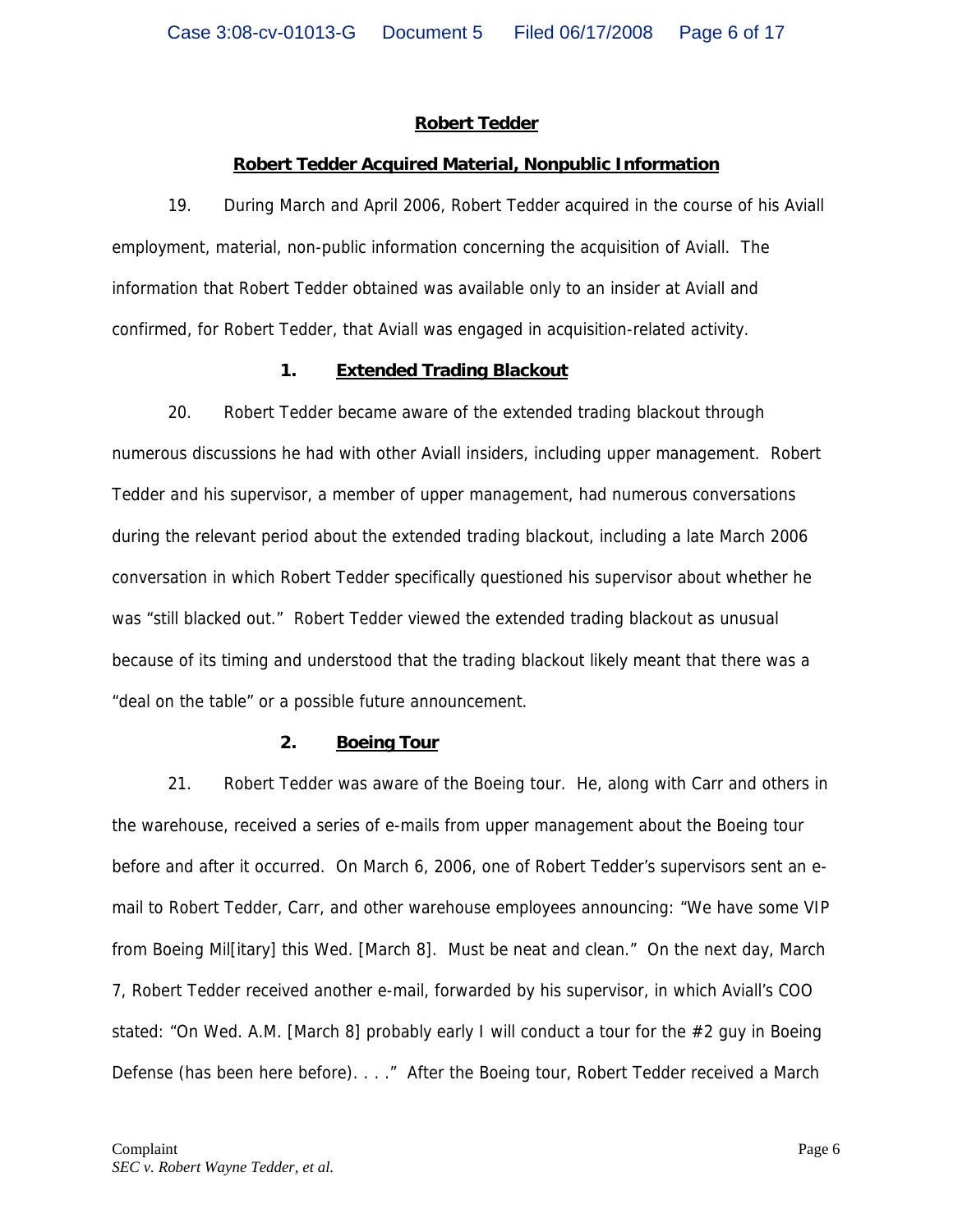17, 2006 e-mail from his supervisor thanking everyone for the excellent appearance of the warehouse and noting how impressed the "Boeing Executives" were during their recent [March 8] tour.

22. The Boeing tour was highly unusual because the company's CEO led it – something he rarely did. Furthermore, this tour generated so much buzz and excitement in the Aviall warehouse that Aviall employees tried to find out who the "bunch of suits" were that were being led around the warehouse by Aviall's CEO. Robert Tedder was present at the warehouse on the day the Boeing tour was conducted and admitted to company counsel during the internal inquiry, that he was also aware of an unusual series of visits by unidentified people in the main office and warehouse.

#### **3. Closed Door Meetings Involving In-House Counsel**

23. Robert Tedder was aware of closed door meetings involving in-house counsel and observed that in-house counsel was unusually busy during the relevant period. As a warehouse supervisor operations analyst, Robert Tedder routinely worked with Aviall's in-house attorneys on leasing warehouse space across the country. In that capacity, Robert Tedder frequently met with Aviall's in-house attorneys in the company's corporate offices, which adjoined the warehouse, to finalize and execute various real estate documents. In a March 29, 2006 e-mail from Robert Tedder to a business associate, he noted that it could take a few days to obtain a copy of a signed lease because "our in-house attorneys are busy." Furthermore, Robert Tedder noted in another e-mail to a business associate on April 13, 2006, that Aviall's inhouse attorney is behind closed doors every day. He also noted that the "deals they are working on should be complete soon." The closed door meetings and offsite meetings involving upper management were unusual and intensified the expectations among the employees that something significant would soon occur.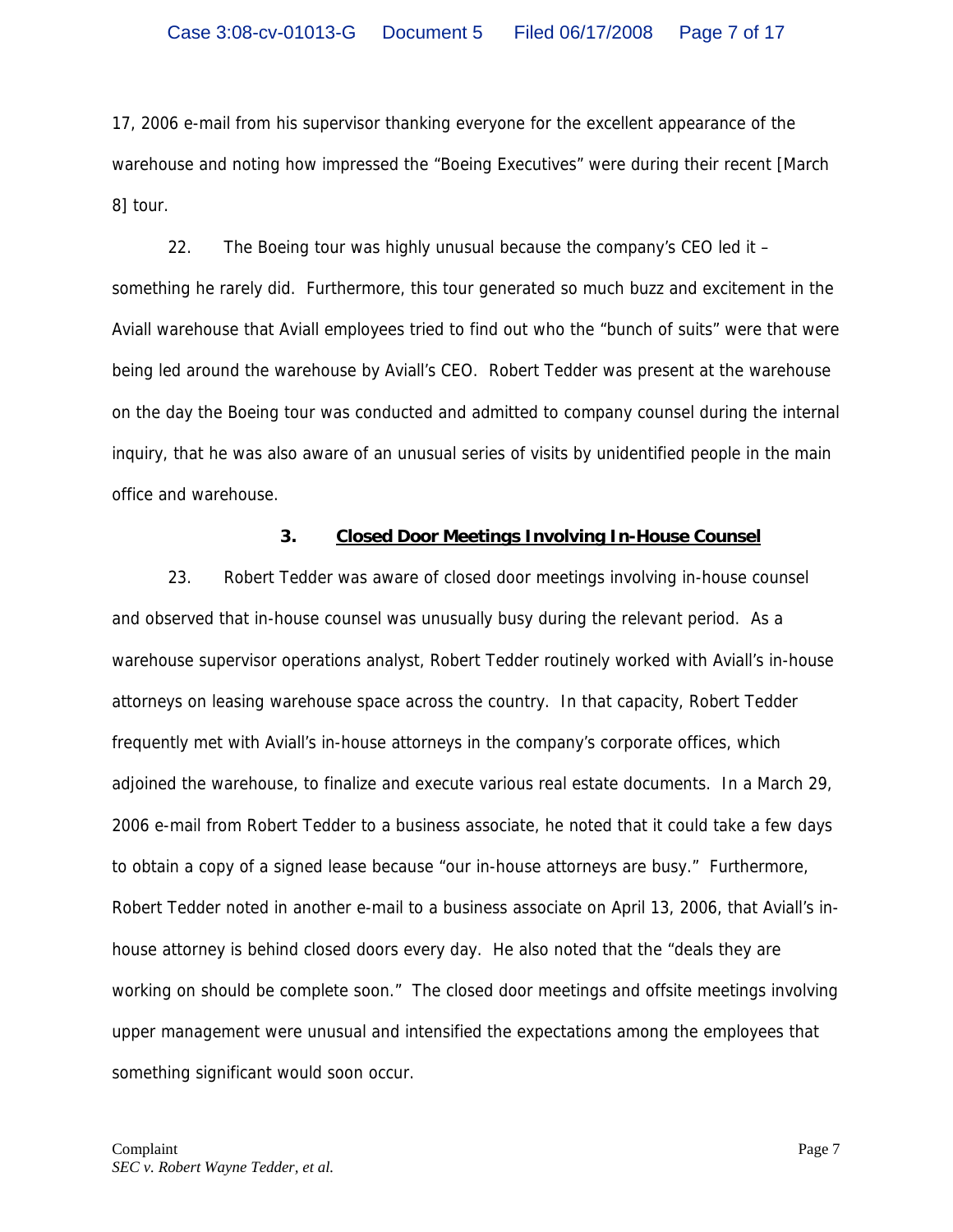#### **4. Inadvertent E-mail**

24. Robert Tedder was aware of the inadvertent e-mail from Aviall's CEO soon after it was sent on April 11. Robert Tedder heard that other company employees received the inadvertent e-mail in which Aviall's CEO was "saying something he shouldn't." In a discussion with his supervisor, Robert Tedder described the e-mail as having something to do with a merger agreement, which they then discussed in some detail. In addition, Robert Tedder told Phillip Gunn about an e-mail from a "manager" that mentioned the name of a New York attorney that helps companies with acquisitions.

25. The inadvertent e-mail sent the rumor mill into overdrive. Many employees discussed the inadvertent e-mail and what a "merger" meant, and discussed whether a merger would result in the loss of their jobs. In addition, warehouse personnel were asking about the identity of the e-mail recipients listed in the inadvertent e-mail, which included two partners in the New York office of Skadden, Arps, Slate, Meagher & Flom LLP that specialized in mergers and acquisitions. At least one Aviall employee "Googled" one of the e-mail recipients and learned that he was a New York lawyer.

## **5. Internal Rumors that Boeing was the Acquirer**

26. Robert Tedder was aware of internal rumors that Aviall was going to be bought by Boeing. In order to confirm his suspicions about Boeing, Robert Tedder contacted a longtime friend, a toolmaker, who worked at Boeing's St. Louis facility. On April 5, 2006, Robert Tedder called his friend at Boeing to find out if he had heard any rumors about Boeing buying Aviall. According to the friend, Robert Tedder was convinced Boeing was buying Aviall and they discussed for several minutes if the acquisition made sense and when it might occur.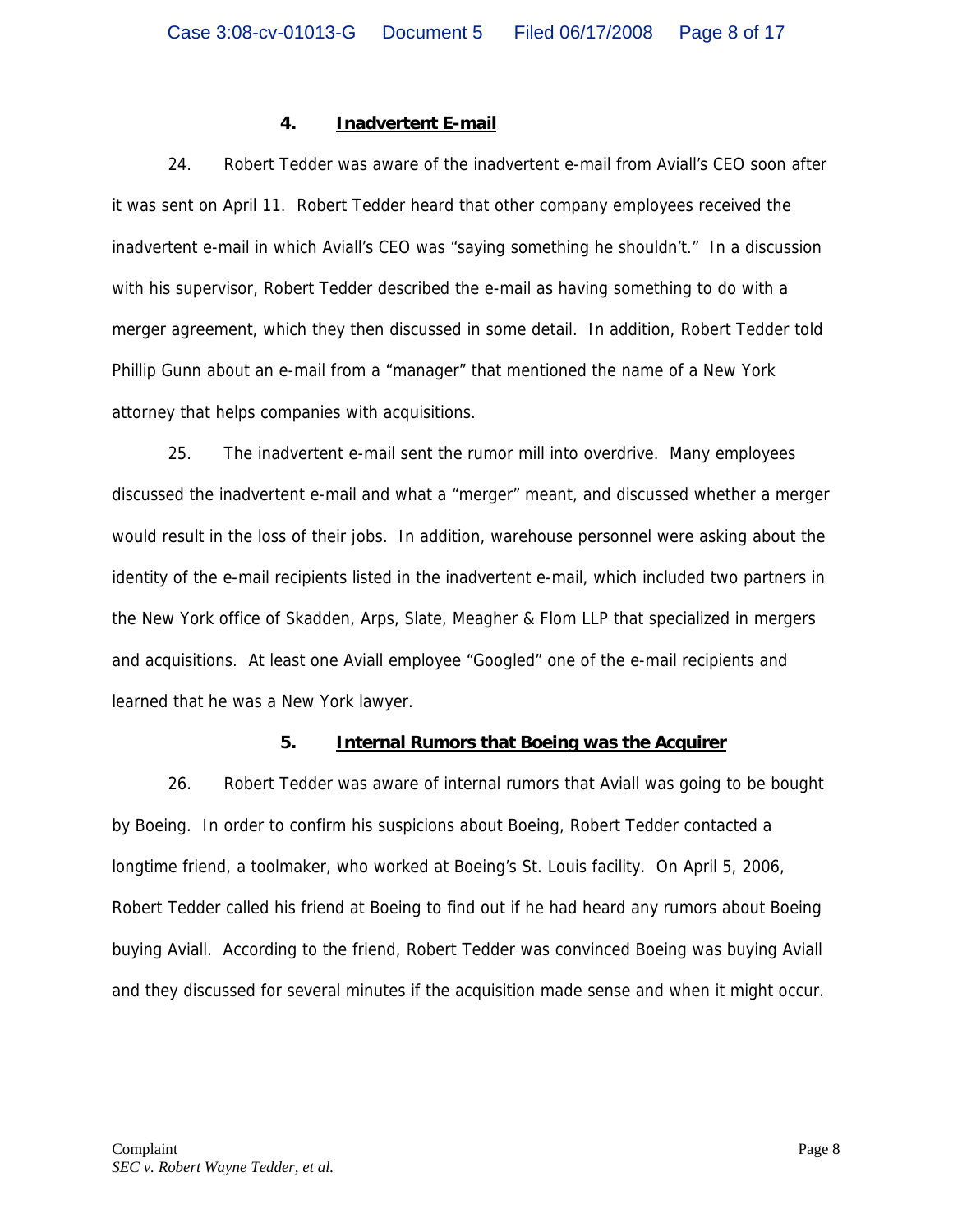## **6. An Acquisition was Imminent**

27. Robert Tedder told other Aviall employees in April 2006 that an announcement about a merger would be coming soon. Starting in mid-April, he began purchasing only May \$45.00 call options.

28. Robert Tedder's belief in April 2006 that Aviall would soon be acquired is further evidenced by his dealings with a co-worker. Robert Tedder told a co-worker that, at that time, he [Robert Tedder] could take \$5,000 and turn it into \$15,000 by investing in Aviall call options. Robert Tedder also told his co-worker that the options investment was a "sure deal."

#### **Robert Tedder Traded on the Basis of Material, Nonpublic Information**

29. Prior to acquiring non-public information, Robert Tedder was systematically liquidating the Aviall stock in his 401(k) account. As of February 1, 2006, his 401(k) account held over 10,000 shares of Aviall common stock. Between February 1 and March 16, however, he methodically sold off all of his Aviall common stock and used the proceeds to purchase other investments for his 401(k) account. He sold the last of his remaining shares of Aviall stock (1,027.454 shares) held in his 401(k) account on Thursday, March 16, 2006.

30. The next day, Friday, March 17, 2006, Robert Tedder received the e-mail from his supervisor noting how impressed the "Boeing Executives" were by the appearance of the warehouse during their recent [March 8] tour. Thereafter, Robert Tedder immediately and inexplicably reserved the course of his investment actitivity.

31. On March 21, 2006, he purchased \$333,001.95 of Aviall common stock using proceeds from the sale of mutual fund investments in his 401(k) account. After he purchased another \$41,961.79 of Aviall stock, Robert Tedder's 401(k) account, on March 30, 2006, held nearly \$375,000, or 95%, of its value, in Aviall common stock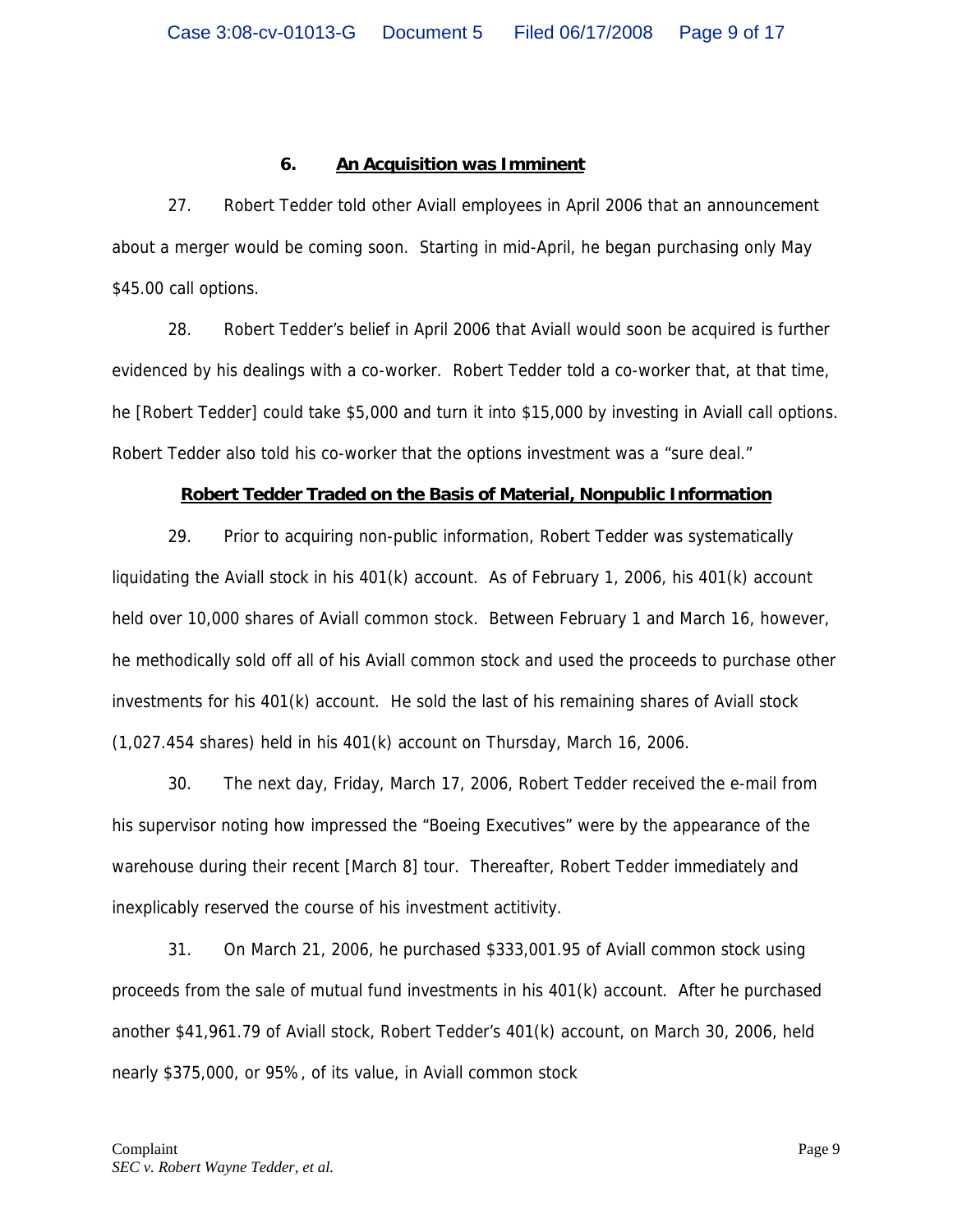32. In April 2006, Robert Tedder was "fully invested" in Aviall through his 401(k) account and had no liquid assets to make additional investments in Aviall. Nonetheless, he resorted to unusual measures to obtain access to funds in order to make additional purchases of Aviall securities: He borrowed more than \$21,000, including \$16,000 from his retired father and \$2,000 from his daughter, a college student, through a \$2,000 advance on her credit card; he obtained \$2,280 from a home equity credit line; and he took a \$1,500 cash advance on one of his own credit cards. With these funds and others, Robert Tedder purchased, between April 7 and April 28, \$28,567.54 of Aviall call options.

33. Following Aviall's May 1, 2006, public announcement that it would be acquired by Boeing, Robert Tedder immediately liquidated all of his recently-accumulated Aviall securities. On May 1, 2006, he sold all of his Aviall call options for a profit of \$218,546.36. Later, on May 4, 2006, he liquidated all of the Aviall common stock in his 401(k) account for a profit of \$84,540.75. Robert Tedder's profits from trading in Aviall securities totaled \$303,087.11.

34. Robert Tedder made purchases of Aviall securities on the basis of material, nonpublic information, and in breach of a duty of trust and confidence that he owed to Aviall.

#### **Joseph Tedder**

35. During March and April 2006, Robert Tedder tipped his father Joseph Tedder about the impending acquisition of Aviall. Robert Tedder told Joseph Tedder about the widespread conjecture among Aviall employees that Aviall would be taken over by Boeing. In April 2006, Joseph Tedder modified his brokerage account to allow him to trade options and subsequently purchased a total of \$46,549.94 of Aviall securities consisting of \$22,850.94 of Aviall common stock and \$23,699.00 of Aviall call options. Like his son, Joseph Tedder was so confident in the future value of Aviall securities that he went into debt to purchase them; he borrowed \$15,000 from his home equity line of credit to make the acquisitions.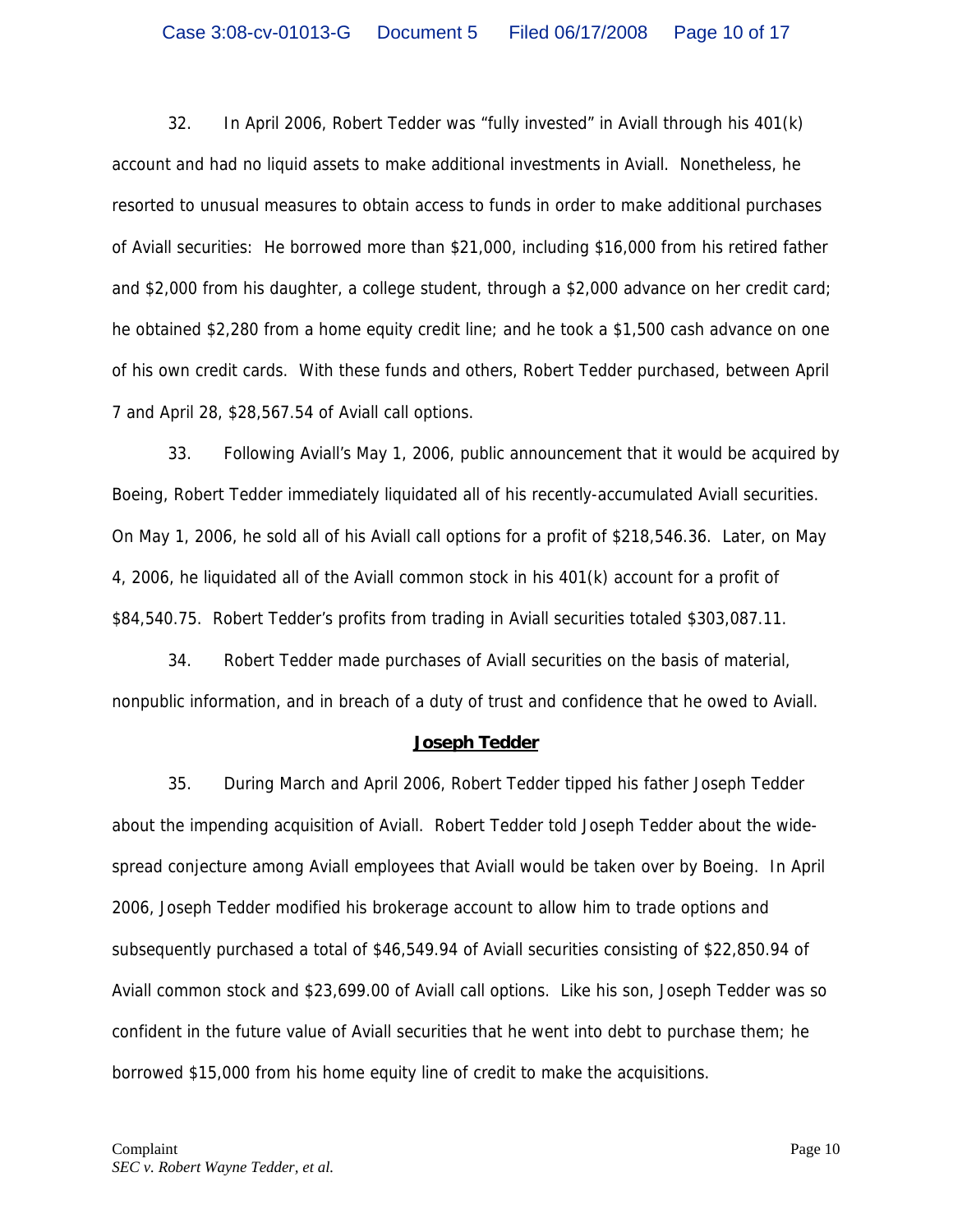36. Like his son, Joseph Tedder liquidated his entire portfolio of Aviall securities immediately after Aviall publicly announced its imminent acquisition by Boeing. Joseph Tedder sold his Aviall common stock and call options on May 1 and May 2, 2006, for a total profit of \$163,254.53.

37. Joseph Tedder knew that Robert Tedder worked at Aviall and knew, or was reckless in not knowing, that Robert Tedder was providing confidential information to him in breach of Robert Tedder's duty to Aviall.

#### **Phillip Gunn**

38. In April 2006, Robert Tedder tipped Phillip Gunn about the impending acquisition of Aviall. Robert Tedder told Phillip Gunn about the extended trading blackout, the inadvertent e-mail, and internal rumors that Boeing was the acquirer and that the acquisition of Aviall was imminent. Robert Tedder also told Phillip Gunn "the buyout [of Aviall] would occur within the second quarter of 2006." Later, Robert Tedder told Phillip Gunn that the buyout would take place sometime around May and that Boeing was the potential acquirer.

39. After Phillip Gunn learned the material, nonpublic information from Robert Tedder, he opened a brokerage account on April 21, 2006 and modified it on the same day to allow him to trade options. Phillip Gunn purchased a total of \$17,244.65 of Aviall securities consisting of \$2,199.40 of Aviall common stock and \$15,045.25 Aviall May call options.

40. Phillip Gunn sold his Aviall common stock and call options on May 1, 2006, for a total profit of \$76,286.26.

41. Phillip Gunn knew that Robert Tedder worked at Aviall and knew, or was reckless in not knowing, that Robert Tedder was providing confidential information to him in breach of Robert Tedder's duty to Aviall.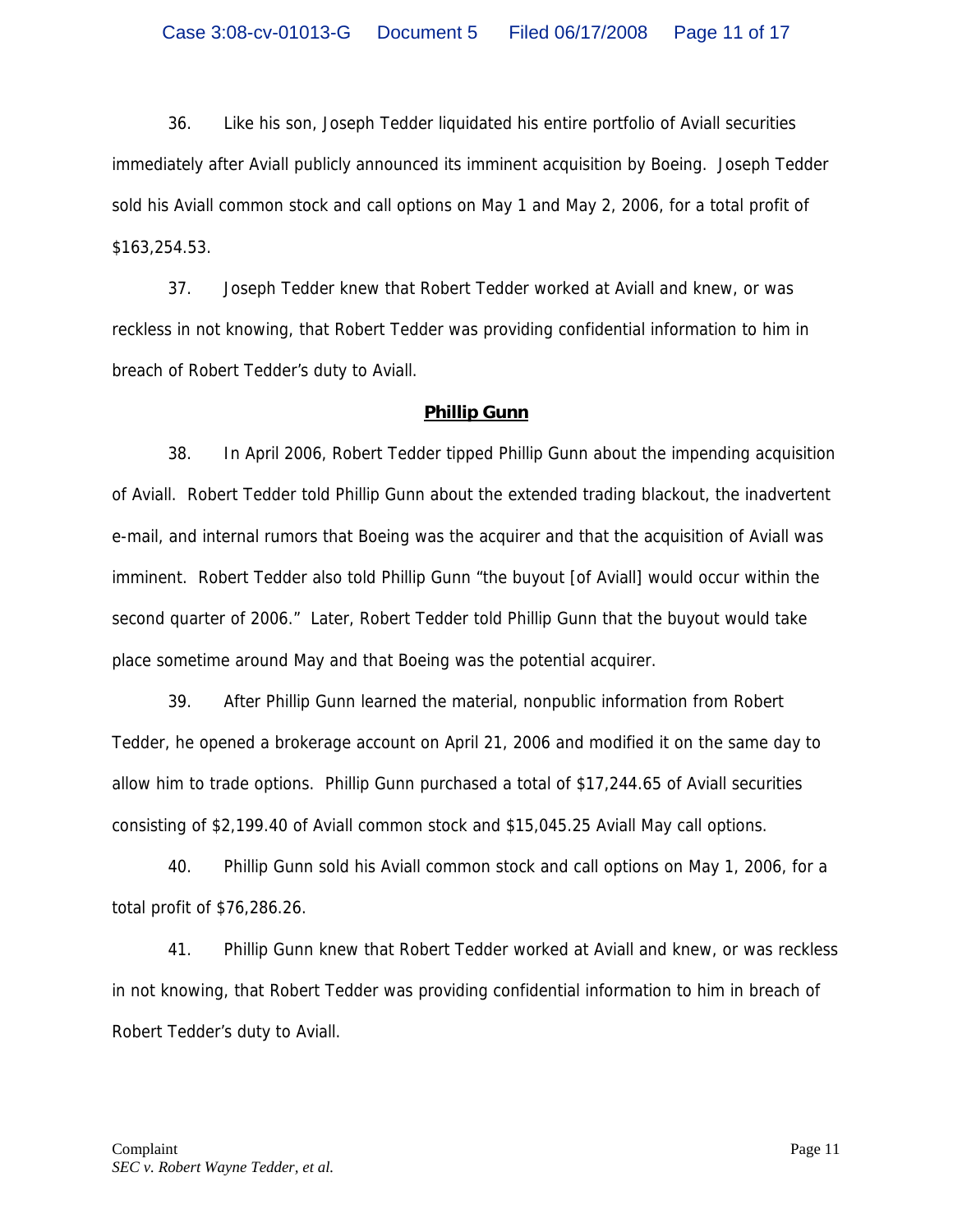#### **Gregory Gunn**

42. Phillip Gunn tipped his brother Gregory Gunn, furnishing him with material, nonpublic information concerning the acquisition of Aviall. On the morning of April 12, 2006, Phillip Gunn called his brother to discuss buying Aviall securities. During the course of their telephone call, Gregory Gunn included another PFSI employee in the call. Phillip Gunn advised Gregory Gunn to sell his current stock holdings and buy Aviall securities because Aviall was in negotiations, discussions or talks with another company, perhaps Boeing, about a possible merger or acquisition. Phillip Gunn informed his brother that he acquired his information from his friend, "Bob" [Robert Tedder], who worked at Aviall.

43. Even before hanging up from the April 12 telephone call with his brother, Gregory Gunn commenced the process of aggressively buying Aviall securities. At the end of the telephone call, he instructed the PFSI employee to sell his entire portfolio, add the options trading feature to his account, and start buying Aviall securities. Beginning at approximately 10:00 a.m. on April 12, 2006, the PFSI employee, at Gregory Gunn instruction, began selling all of Gregory Gunn's blue chip stock holdings, garnering approximately \$100,000 in gross proceeds.

44. Beginning on April 17, 2006, Gregory Gunn purchased \$110,487.16 of Aviall securities consisting of \$75,512.97 of Aviall common stock and \$34,974.19 of Aviall call options. Starting on April 19, Gregory Gunn began purchasing only May call options because Phillip Gunn said that "Bob" [Robert Tedder] believed that May would likely be the month in which the merger or acquisition would occur.

45. Gregory Gunn sold his Aviall securities on May 1, 2006, resulting in a profit of \$108,587.87.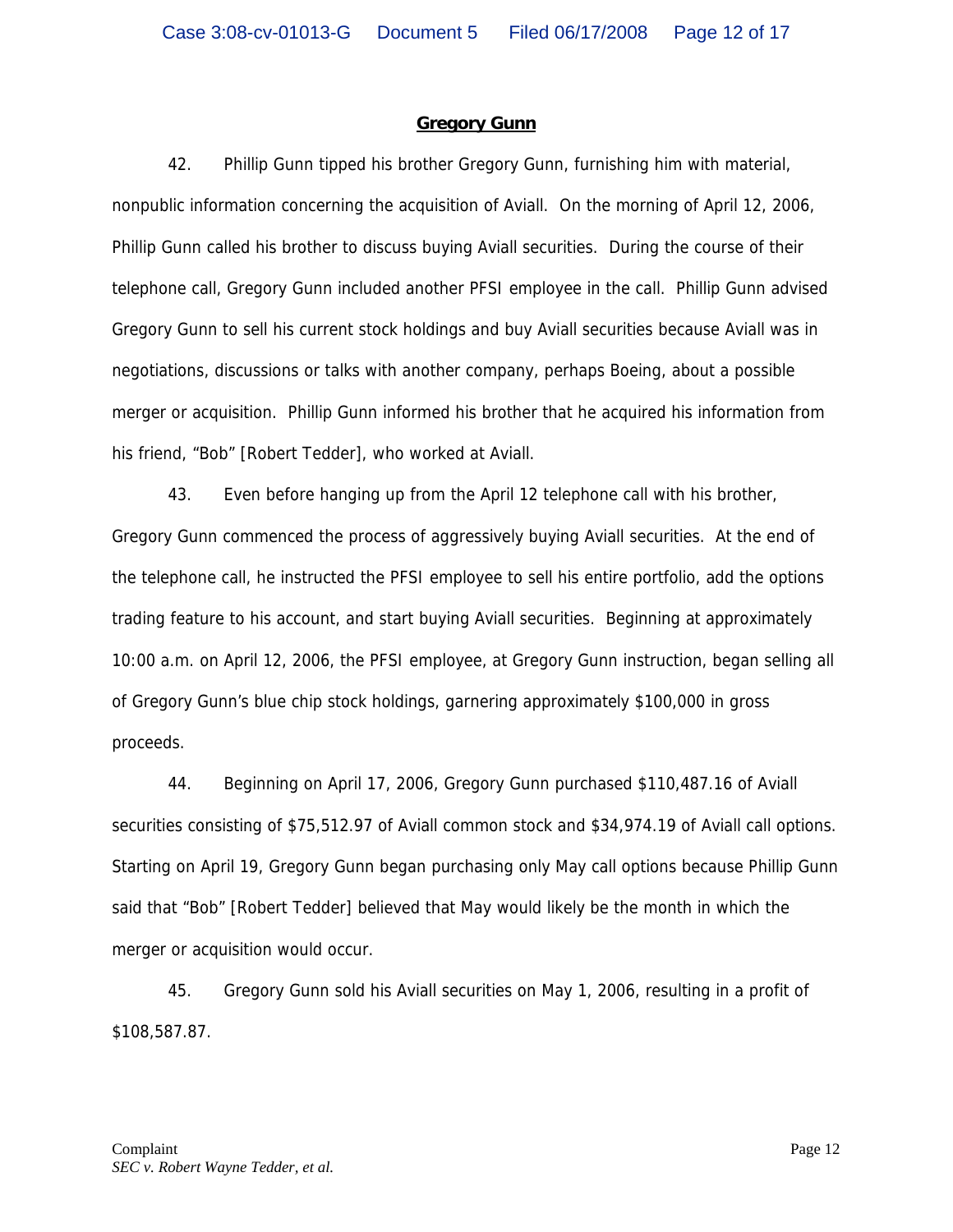46. As a registered representative employed by PFSI, a Commission-registered broker-dealer, Gregory Gunn was familiar with insider trading rules. PFSI's insider trading policy was contained in its compliance manuals, which Gregory Gunn had read, and discussed in the training he received. PFSI's insider trading policy prohibits PFSI employees from trading in securities of a company if they have "inside information" about that company. Specifically, the PFSI insider trading policy states that inside information includes information related to "possible acquisitions."

47. Gregory Gunn knew that Robert Tedder worked at Aviall and knew, or was reckless in not knowing, that Robert Tedder was providing confidential information to him in breach of Robert Tedder's duty to Aviall.

#### **Brian Carr**

#### **Carr Acquired Material, Nonpublic Information**

48. During March and April 2006, Carr acquired in the course of his Aviall employment, material, nonpublic information concerning the acquisition of Aviall. Carr concluded that Aviall was going to be acquired based on his own observations of unusual activities at the company, together with frequent conversations about the rumored acquisition with Robert Tedder and other Aviall insiders.

49. Carr, like Robert Tedder, received the series of e-mails in March 2006 announcing the March 8 Boeing tour and the March 17, 2006 e-mail from his supervisor noting how impressed the "Boeing Executives" were during the March 8 tour. Carr was also aware of the inadvertent e-mail sent out in April 2006 by Aviall's CEO. A warehouse co-worker told Carr that he had received an inadvertent e-mail that was addressed to "someone in New York City to do with mergers" and included the phrase, "status of merger." Carr was at work in the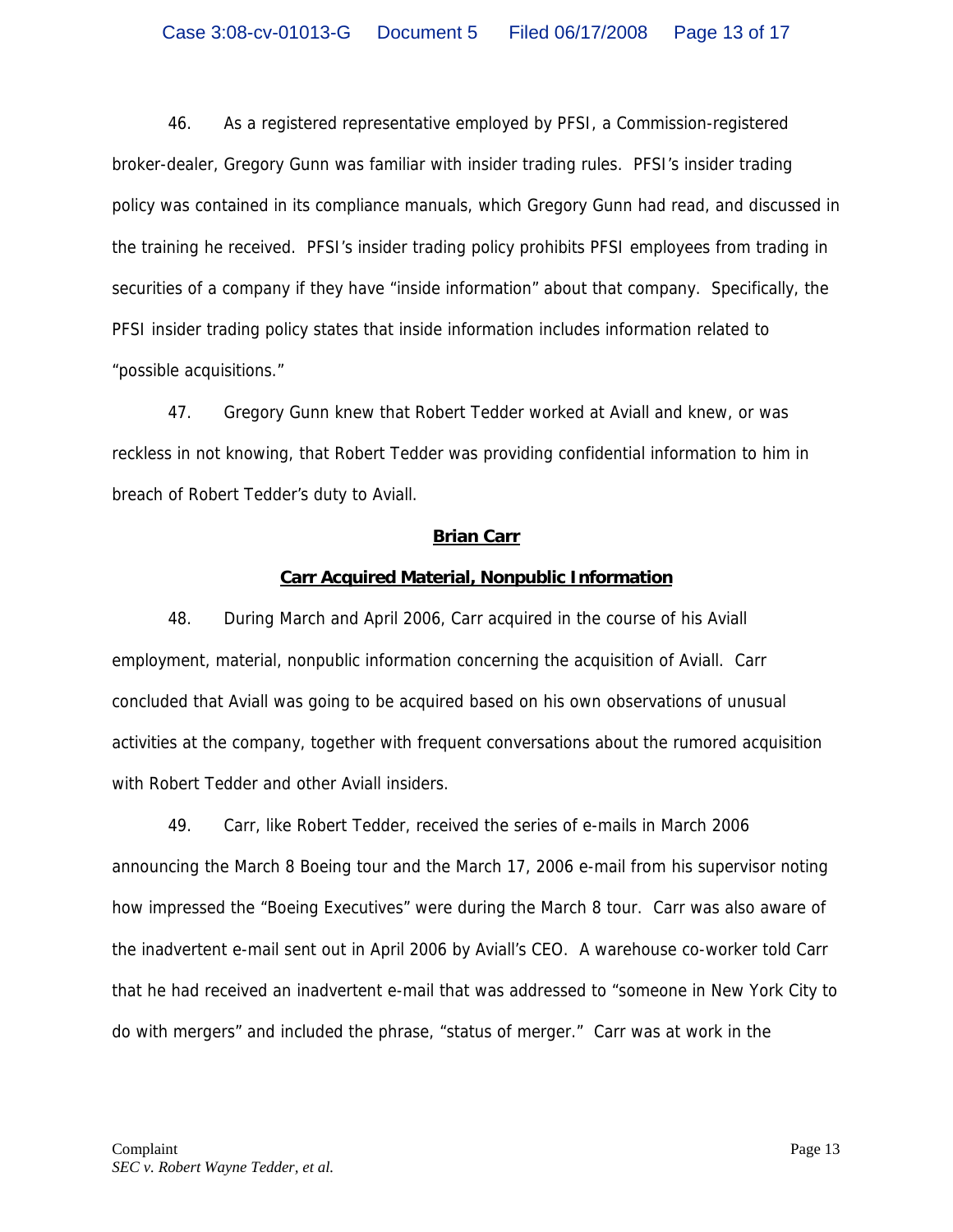warehouse when the Boeing tour was conducted and when the inadvertent e-mail was sent out and was aware of the conjectures and expectations created by both events.

#### **Carr Traded on the Basis of Material, Nonpublic Information**

50. While Car was aware of this material, nonpublic information, he invested heavily in Aviall securities. He modified his brokerage account on March 29, 2006 to allow him to trade options, something he had not done since 1998. In a five-week period, Carr purchased a total of \$41,110.75 of Aviall securities, consisting of \$28,564.50 of Aviall common stock and \$12,546.25 of Aviall call options. Demonstrating a remarkable confidence in the future performance of Aviall securities, Carr withdrew \$40,000 from his children's college funds to acquire the Aviall securities.

51. Following the public announcement that Boeing would acquire Aviall, Carr, between May 1 and 4, 2006, sold all of the Aviall holdings in his brokerage account for a profit of \$141,197.33.

52. Carr made his purchases of Aviall securities on the basis of material, nonpublic information, and in breach of a duty of trust and confidence that he owed to Aviall.

## **Robert Tedder and Carr were Aware of Aviall's Insider Trading Prohibition**

53. Robert Tedder and Carr were aware of their duties and responsibilities with regard to material, nonpublic information concerning Aviall; they certified annually their understanding of, and agreement to abide by, the Code of Conduct. The Code of Conduct not only prohibited employees from trading Aviall's securities if they have "insider information," but also prohibited employees from providing insider information to other persons. Notably, the Code of Conduct states that insider information includes information related to "proposed acquisitions or mergers."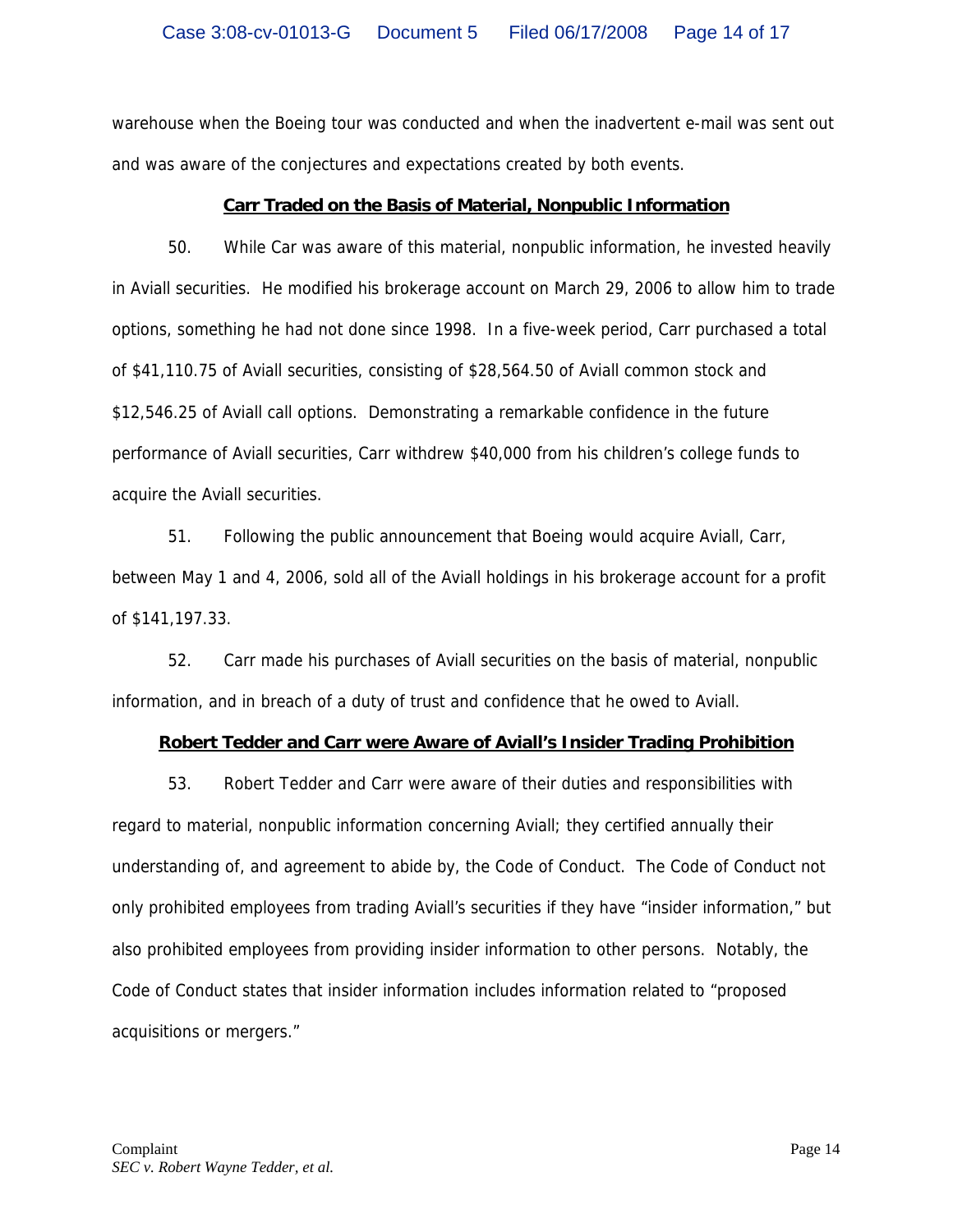# **The Acquisition Announcement and Trading Profits**

54. On May 1, 2006, before the markets opened, Aviall and Boeing announced that they had entered into a definitive agreement whereby Boeing would acquire Aviall. Aviall's share price increased more than \$9.00 on the day of the merger announcement, from \$37.70 per share at closing on April 28 to \$46.96 per share at closing on May 1. By selling the common stock and call options they purchased in March and April 2006, Defendants made the following profits following the May 1 public announcement:

| <b>Defendant</b> | <b>Total Profit</b> | <b>Profit from Trading</b><br>in Aviall Stock | <b>Profit from Trading</b><br>in Aviall Call<br><b>Options</b> |
|------------------|---------------------|-----------------------------------------------|----------------------------------------------------------------|
| Robert<br>Tedder | \$303,087.11        | \$84,540.75                                   | \$218,546.36                                                   |
| Joseph<br>Tedder | \$163,254.53        | \$5,309.18                                    | \$157,945.53                                                   |
| Phillip Gunn     | \$76,286.26         | \$614.11                                      | \$75,672.15                                                    |
| Gregory<br>Gunn  | \$108,587.87        | \$18,562.15                                   | \$90,025.72                                                    |
| Carr             | \$141,197.33        | \$6,722.41                                    | \$134,474.92                                                   |

# **CLAIMS**

# **Violations of Section 10(b) of the Exchange Act [15 U.S.C. § 78j(b)] and Rule 10b-5 [17 C.F.R. § 240.10b-5] thereunder**

55. Plaintiff Commission repeats and incorporates by reference paragraphs 1 through

54 of this *Complaint* as if set forth verbatim.

56. Defendants, by engaging in the conduct described above, directly and indirectly,

in connection with the purchase and sale of securities, and by use of the means and

instrumentalities of interstate commerce and of the mails, have:

a. employed devices, schemes and artifices to defraud;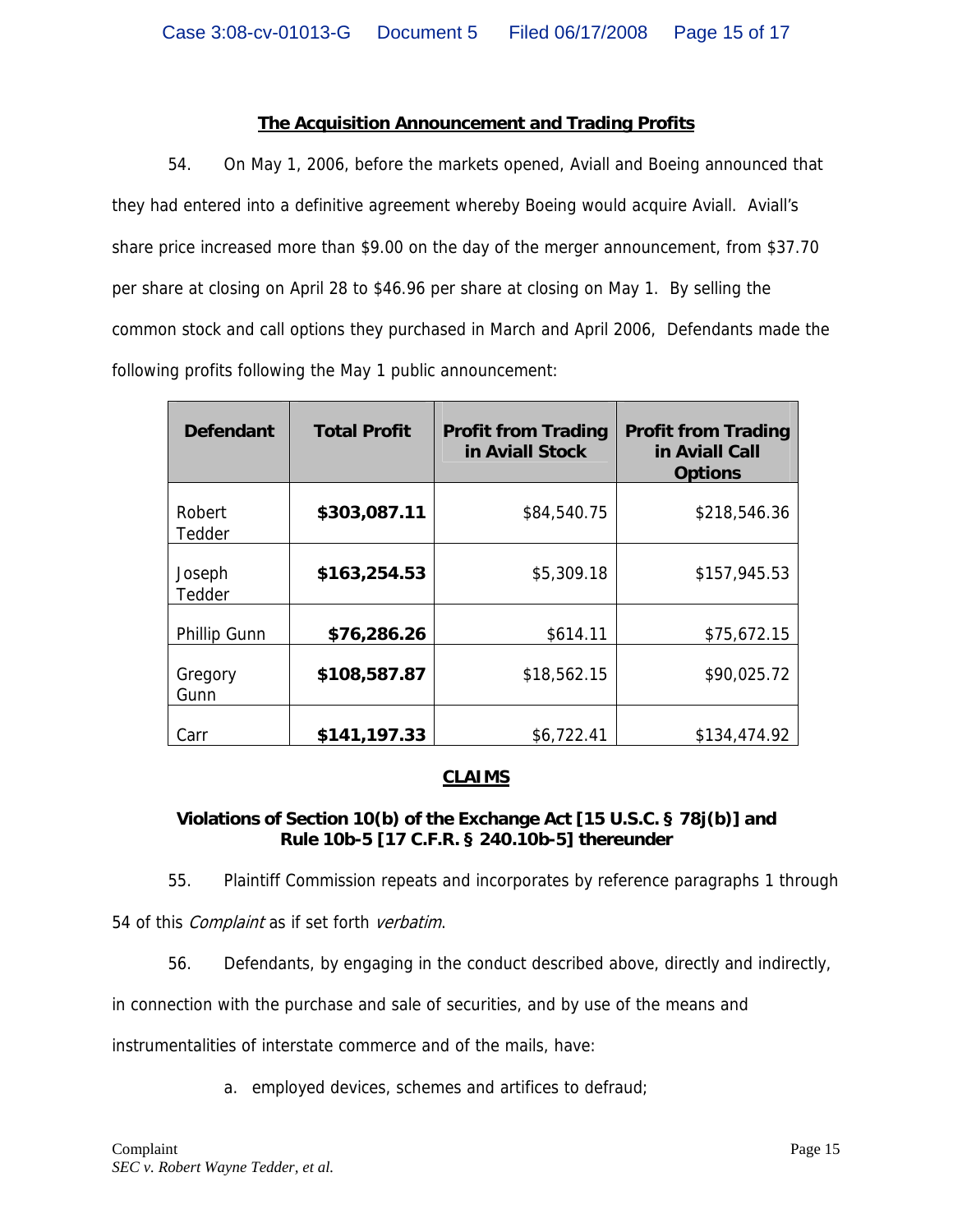- b. made untrue statements of material facts and omitted to state material facts necessary in order to make the statements made, in the light of the circumstances under which they were made, not misleading; and
- c. engaged in acts, practices or courses of business that have operated or will operate as a fraud and deceit upon other persons.

57. Defendants intentionally, knowingly or recklessly made the untrue statements and omissions and engaged in the devices, schemes, artifices, transactions, acts, practices and courses of business described above.

58. By reason of their foregoing acts and practices, Defendants violated and, unless enjoined, will continue to violate Section 10(b) of the Exchange Act [15 U.S.C. § 78j(b)] and Rule 10b-5 [17 C.F.R. § 240.10b-5] thereunder.

# **REQUEST FOR RELIEF**

The Commission respectfully requests that this Court enter a judgment:

a. permanently enjoining Defendants from violating Section 10(b) of the Exchange Act [15 U.S.C. § 78j(b)] and Rule 10b-5 [17 C.F.R. § 240.10b-5] thereunder;

b. ordering Defendants to pay civil penalties pursuant to Section 21A of the Exchange Act [15 U.S.C. § 78u-1] for their violations of the federal securities laws as alleged herein;

c. ordering Defendants to disgorge all ill-gotten gains from the conduct alleged herein, with prejudgment interest; and